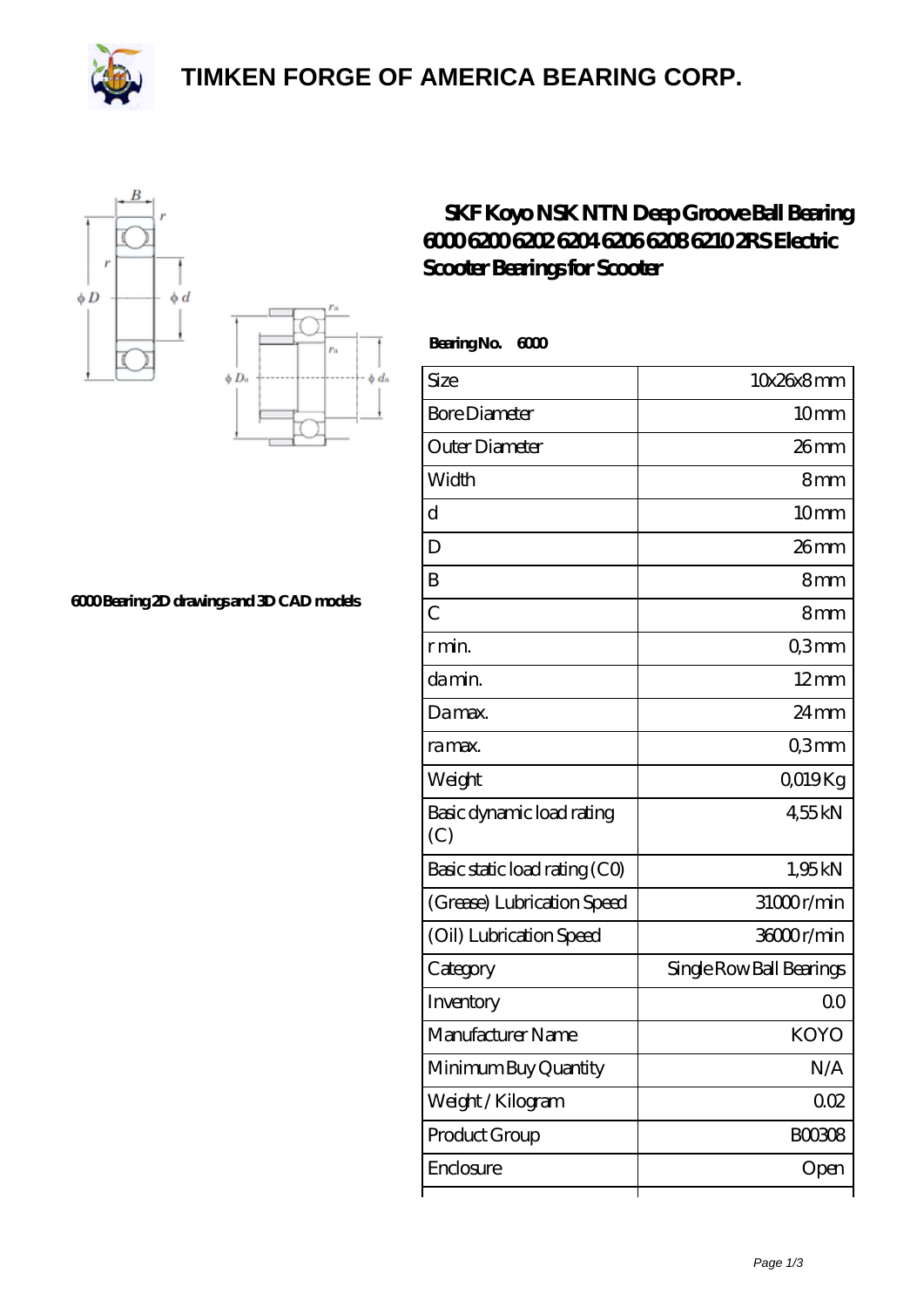

**[TIMKEN FORGE OF AMERICA BEARING CORP.](https://black-forest-adventures.de)**

| Precision Class                    | ABEC 1   ISO PO                                                                                                                                                             |
|------------------------------------|-----------------------------------------------------------------------------------------------------------------------------------------------------------------------------|
| Maximum Capacity / Filling<br>Slot | No                                                                                                                                                                          |
| Rolling Element                    | <b>Ball Bearing</b>                                                                                                                                                         |
| Snap Ring                          | N <sub>o</sub>                                                                                                                                                              |
| <b>Internal Special Features</b>   | No                                                                                                                                                                          |
| Cage Material                      | Steel                                                                                                                                                                       |
| Internal Clearance                 | CO-Medium                                                                                                                                                                   |
| Inch - Metric                      | Metric                                                                                                                                                                      |
| Long Description                   | 10MM Bore; 26MM<br>Outside Diameter: 8MM<br>Outer Race Diameter;<br>Open; Ball Bearing; ABEC 1<br>ISO PO, No Filling Slot; No<br>Snap Ring, No Internal<br>Special Features |
| Category                           | Single Row Ball Bearing                                                                                                                                                     |
| <b>UNSPSC</b>                      | 31171504                                                                                                                                                                    |
| Harmonized Tariff Code             | 8482105068                                                                                                                                                                  |
| Noun                               | Bearing                                                                                                                                                                     |
| Keyword String                     | Ball                                                                                                                                                                        |
| Manufacturer URL                   | http://www.koyousa.com                                                                                                                                                      |
| Manufacturer Item Number           | 600                                                                                                                                                                         |
| Weight/LBS                         | 0045                                                                                                                                                                        |
| Outside Diameter                   | 1.024 Inch   26 Millimeter                                                                                                                                                  |
| Outer Race Width                   | 0.315 Inch   8 Millimeter                                                                                                                                                   |
| <b>Bore</b>                        | 0.394 Inch   10 Millimeter                                                                                                                                                  |
| Bearing No.                        | 6000                                                                                                                                                                        |
| r(min)                             | 03                                                                                                                                                                          |
| Cr                                 | 570                                                                                                                                                                         |
| CQr                                | 1.95                                                                                                                                                                        |
| Cu                                 | 0100                                                                                                                                                                        |
| fO                                 | 123                                                                                                                                                                         |
| Grease lub.                        | 31000                                                                                                                                                                       |
|                                    |                                                                                                                                                                             |